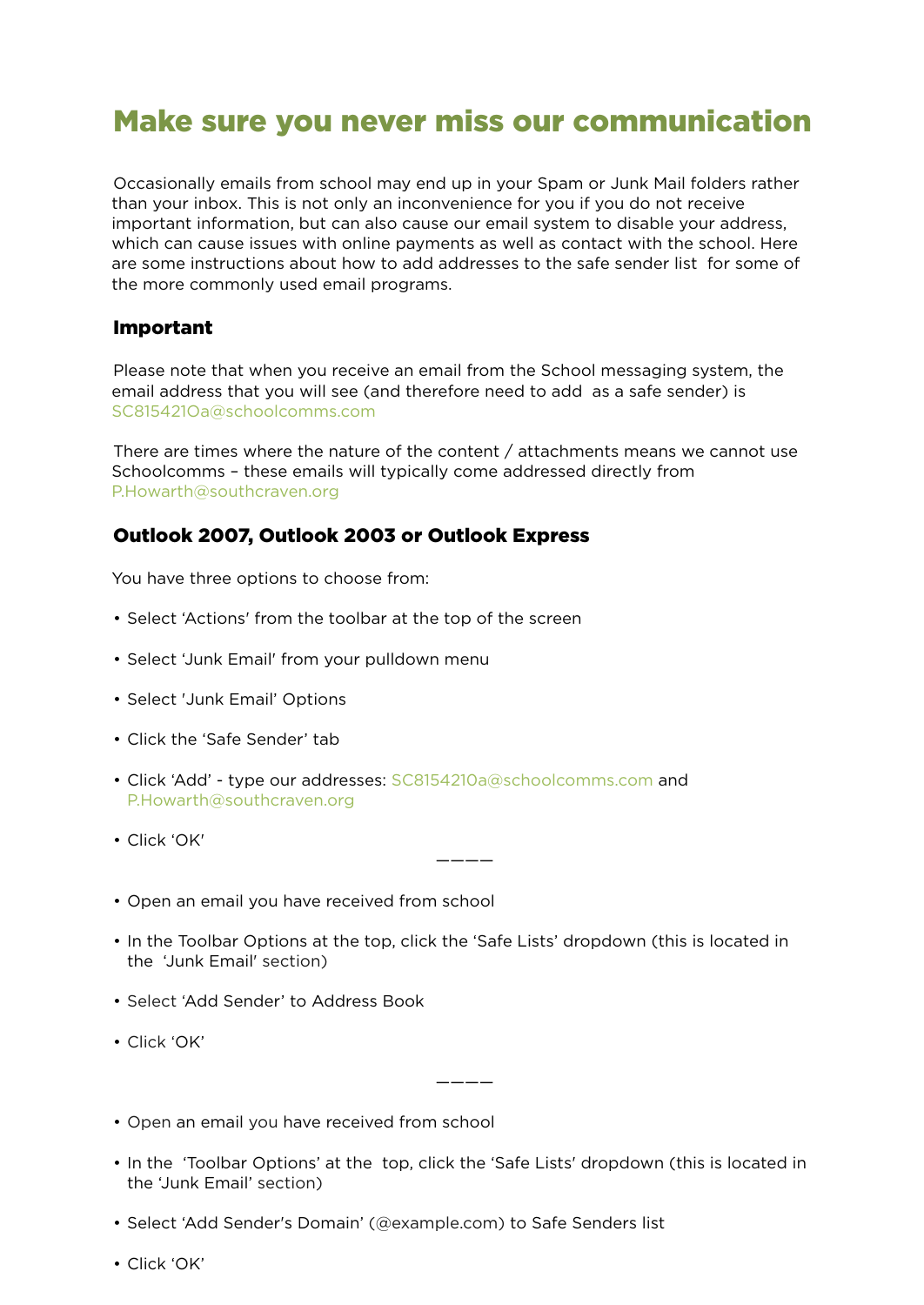# iPhone / iPad Mail

If you can locate a message from the school system:

- Tap on the 'From' address (usually 'South Craven School')
- The contact details will appear
- Tap 'Create New Contact'
- There is no need to add any other details unless you wish to
- Tap 'Done' to finish

#### [Outlook 2010](https://www.ormskirk.lancs.sch.uk/index.php/parents/2398-schoolcomms-safe#outlook-2010)

- In Outlook, go to the 'Home' tab
- In the 'Delete' group, click the 'Junk' button
- Choose 'Junk Email Options' from the dropdown
- Go to the 'Safe Senders' tab
- Type our addresses: SC8154210a@schoolcomms.com and P.Howarth@southcraven.org
- Click 'OK'

# Outlook 2013 / 2016

- Select the 'Home' tab and select the 'Junk' icon then 'Junk Email Options'
- You may get a message to say this is not available, but click on 'OK' and the options should open
- Select the 'Safe Senders' tab and add our addresses: SC8154210a@schoolcomms.com and P.Howarth@southcraven.org and click 'OK'

## [AOL 9](https://www.ormskirk.lancs.sch.uk/index.php/parents/2398-schoolcomms-safe#outlook-2010).0 or Higher

You can do either of the following:

- Copy our address: SC8154210a@schoolcomms.com and P.Howarth@southcraven.org
- In the pop-up box, select 'Add'
- Paste the copied address / type the address required in the 'Other' email field
- Make the newly added address the Primary email address by checking the checkbox
- Select 'Save'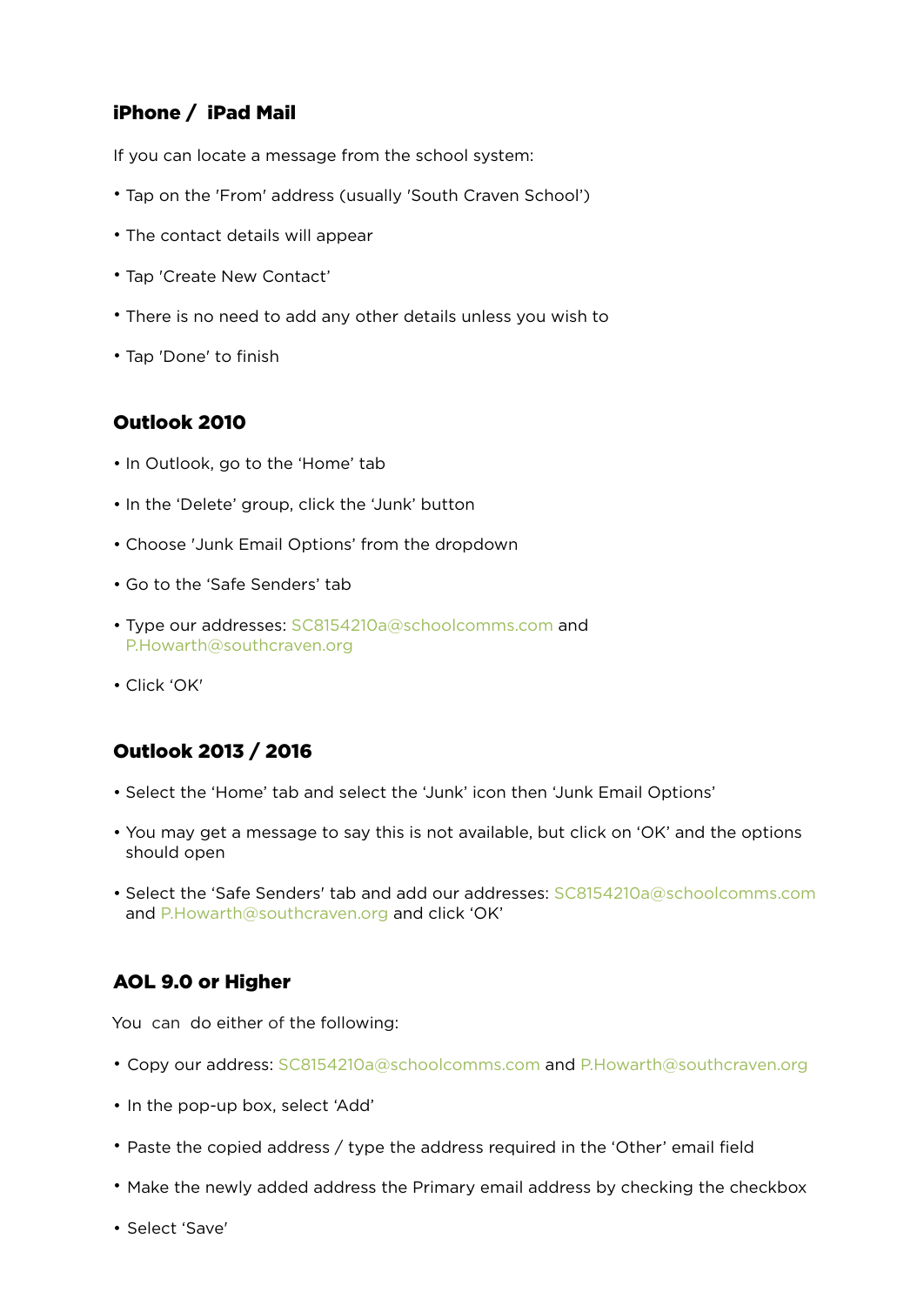# AOL 8.0

- Select 'Mail' in the menu at the top of the screen and select 'Mail Controls'
- The Mail Control screen will be displayed select 'Next'
- Select 'Customise Mail Controls' for this screen name and click 'Next'
- You can select 'Allow Email' from all AOL members, email addresses and domains (allows all emails)
- Select 'Next' until the 'Save' button shows up at the bottom and select 'Save'

# Outlook.com (Formerly Hotmail)

- Open your Outlook mailbox
- Select 'Options' from the top right (next to the question mark)
- Select 'More Options' > Safe and Blocked Senders (under Preventing Junk Email) > Safe Senders
- In the space provided, enter our address: SC8154210a, SC8154210a@schoolcomms.com and P.Howarth@southcraven.org
- Select 'Add to List'
- Ensure the Safe Mailing Lists box has the address you entered and select 'OK'

## Yahoo! Mail

In Yahoo Mail, your contacts list is your whitelist. To add the "From Address" to your Yahoo contacts:

- Open your Yahoo mailbox
- Click the address book icon under the Yahoo! Mail log when you roll your mouse over it, it will say 'Contacts'
- Click 'New Contact'
- Fill in the fields of the contact with our address: SC8154210a@schoolcomms.com and P.Howarth@southcraven.org and click 'Save'

# Gmail or Googlemail

- Select 'Contacts' from the 'Options' on the left side of the Gmail inbox
- Select 'Create Contact' on the top menu
- In the 'Primary Email' box enter our address: SC8154210a@schoolcomms.com and P.Howarth@southcraven.org
- Select 'Save'